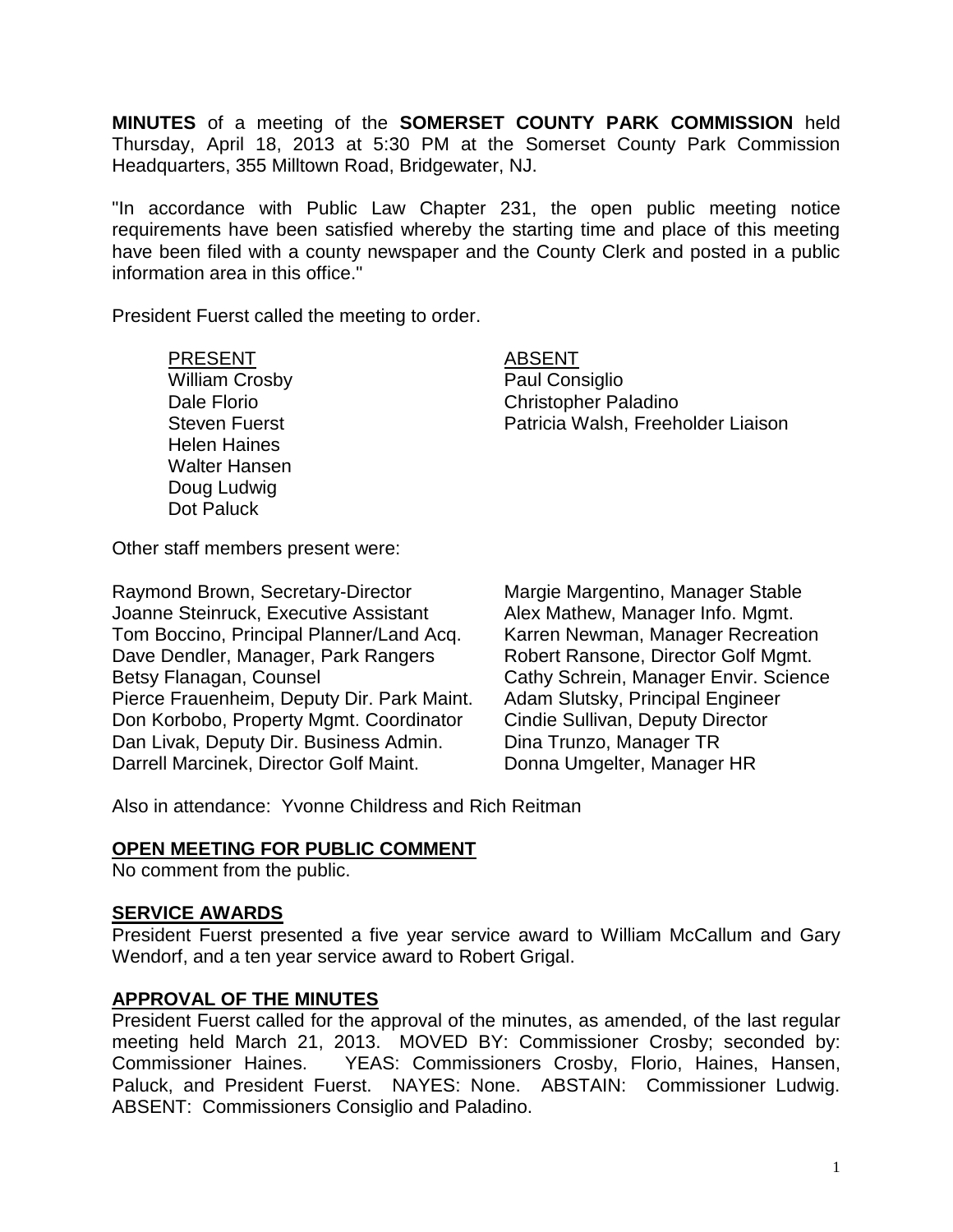# **APPROVAL OF BILLS FOR PAYMENT**

President Fuerst questioned Counsel Flanagan regarding voting on the bills if a conflict of interest occurs with a client, asking if the Commissioner must abstain his/her vote. Betsy reported that she will review the law and advise the Commissioners at the next meeting.

### **Resolution R13–036 - Payment of Claims**

Resolution authorizing payment of bills for \$1,046,636.61 comprising of check numbers 232067-232074, 231391-231457, 231745-231808, 231979-232055, 232403-232447, and 232854-232923. MOVED BY: Commissioner Crosby; seconded by: Commissioner Hansen. YEAS: Commissioners Crosby, Haines, Hansen, Ludwig, and Paluck. NAYES: None. ABSTAIN: Commissioner Florio and President Fuerst. ABSENT: Commissioners Consiglio and Paladino.

## **DIRECTOR'S REPORT**

Director Brown submitted a report for the month of March 2013.

### **Resolution R13-037 – Appreciation for Walter Bijaczyk, Jr.**

Resolution thanks Walter who will be retiring on May 1, for his 37 years of service. A luncheon will be held for Walter at the Somerville Elks on April 23 at 2:00 p.m. and Ray invited the commissioners. President Fuerst extended his best wishes.

## **COMMISSIONER CORRESPONDENCE**

- 1. Notice from New Jersey Water Supply Authority regarding a hearing on April 19 for Raritan Valley Country Club's application renewal of uninterruptible water supply from the Raritan Basin System.
- 2. Letter from Somerset Air Service regarding the rerouting of the former Snearowski property driveway which is directly in the Runway Protection Zone. Tom Boccino reported that he has been investigating the driveway which serves several residences. The question will be at what cost can the driveway be moved and who is willing to pay for it.
- 3. Notice of Public Hearing from New Jersey Water Supply Authority regarding the dredging of the Delaware and Raritan Canal, Kingston to Amwell Road in Franklin Township.

# **CONSENT AGENDA**

### **RESOLUTIONS**

The following resolutions were MOVED BY: Commissioner Ludwig; seconded by: Commissioner Paluck. YEAS: Commissioners Crosby, Florio, Haines, Hansen, Ludwig, Paluck, and President Fuerst. NAYES: None. ABSENT: Commissioners Consiglio and Paladino.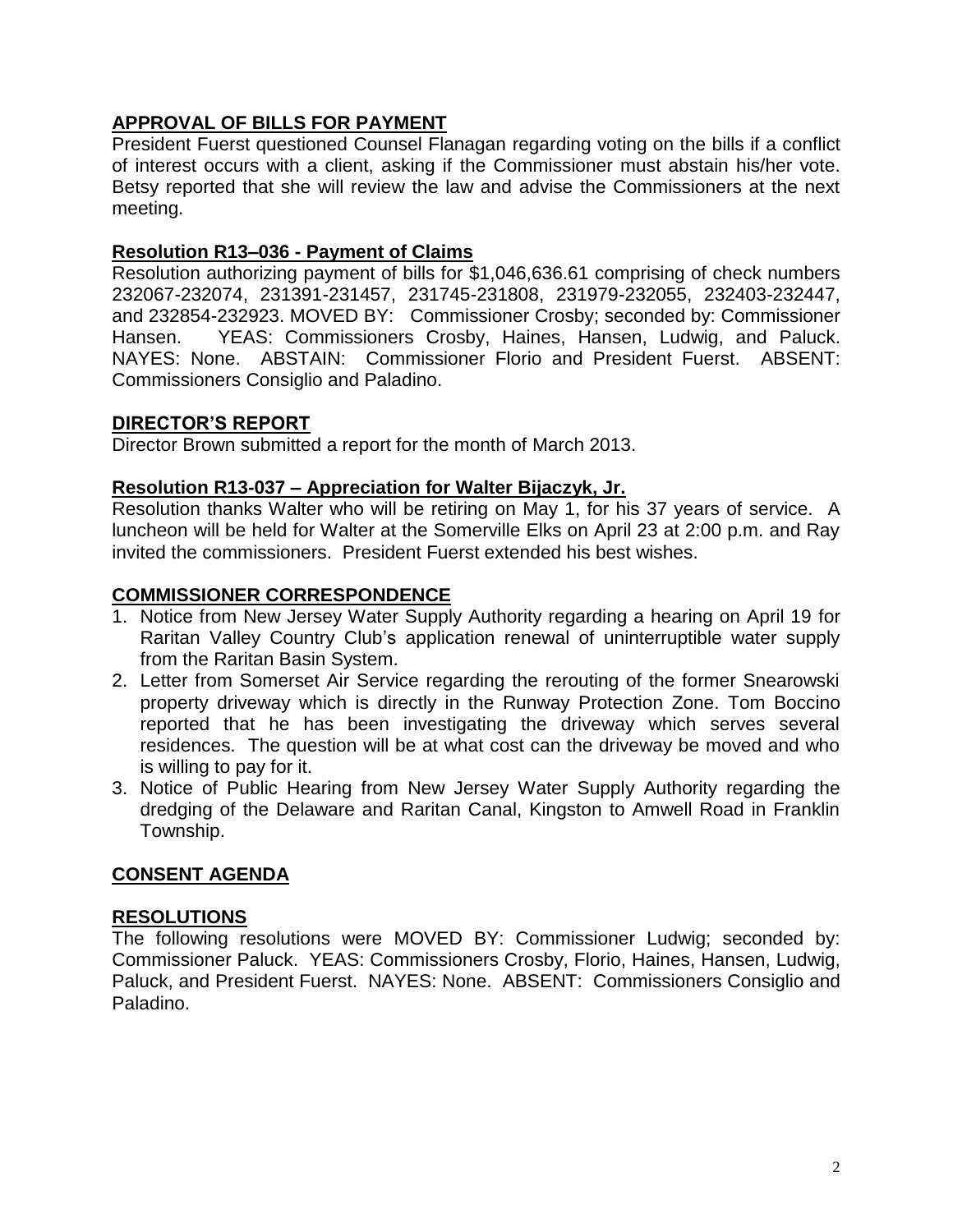## **Resolution R13-038 – Award of First Year of a Five-Year Contract for Food and Beverage Concession at Neshanic Valley Golf Course**

Resolution awards year one of a five-year contract to Ryjam, DBA Merri-Makers Caterers. The fee per month for the banquet room is \$4,000.00 plus \$100 for each nongolf outing event. Merri-Makers was the only bid out of five prospective bidders. Bob thanked Betsy Flanagan for her assistance with the bid. This contract did stipulate that the Park Commission is to receive monthly revenue reports.

#### **Resolution R13-039 – Award of State Contract for Repair and Installation of Chain Link Fence**

Resolution awards a contract to EB Fence, LLC for installation at Quail Brook Golf Course. The cost is not to exceed \$23,782.80.

### **Resolution R13-040 – Award of Second and Final Year Contract for Printing and Distribution of Park Guide**

Resolution awards a contract to New Jersey Press/Courier News. The cost is not to exceed \$16,800.00. The Park Guide is distributed three times a year and the mailing list has been scaled back due to using e-mail versus using the postal service.

### **Resolution R13-041 – Award of Contract for Fourth of July Pyrotechnic Display**

Resolution awards a contract to Schaefer Pyrotechnics, Inc. and the cost is not to exceed \$19,000.00.

### **Resolution R13-042 – Award of Third Year of a Five-year Contract for Coin Operated Optical Viewers Concession**

Resolution awards a contact to The Tower Optical Company, Inc. for optical viewers at Washington Rock Park. The fee for the concession is \$1,061.00 for the year.

### **Resolution R13-043 – Change Order No. 1 for Additional Installation of Fencing at Natirar Park**

Resolution is for additional fencing and the cost is \$2,750.00. The increased cost is a 6.25% increase. The original contract was in the amount of \$44,037.50. The final project total is \$46,787.50.

## **Resolution R13-044 – Authorizing Somerset County Co-Op Contact for Purchase of One (1) John Deere TX 4x2 Gator**

Resolution awards a co-op contract to Central Jersey Equipment, LLC and the cost is not to exceed \$8,179.96. The Gator will be utilized at Buck Garden.

### **COMMITTEE REPORTS**

### **FINANCE/BUSINESS ADMINISTRATION**

Commissioner Florio, Chair of the Committee, submitted a report for the month of March 2013.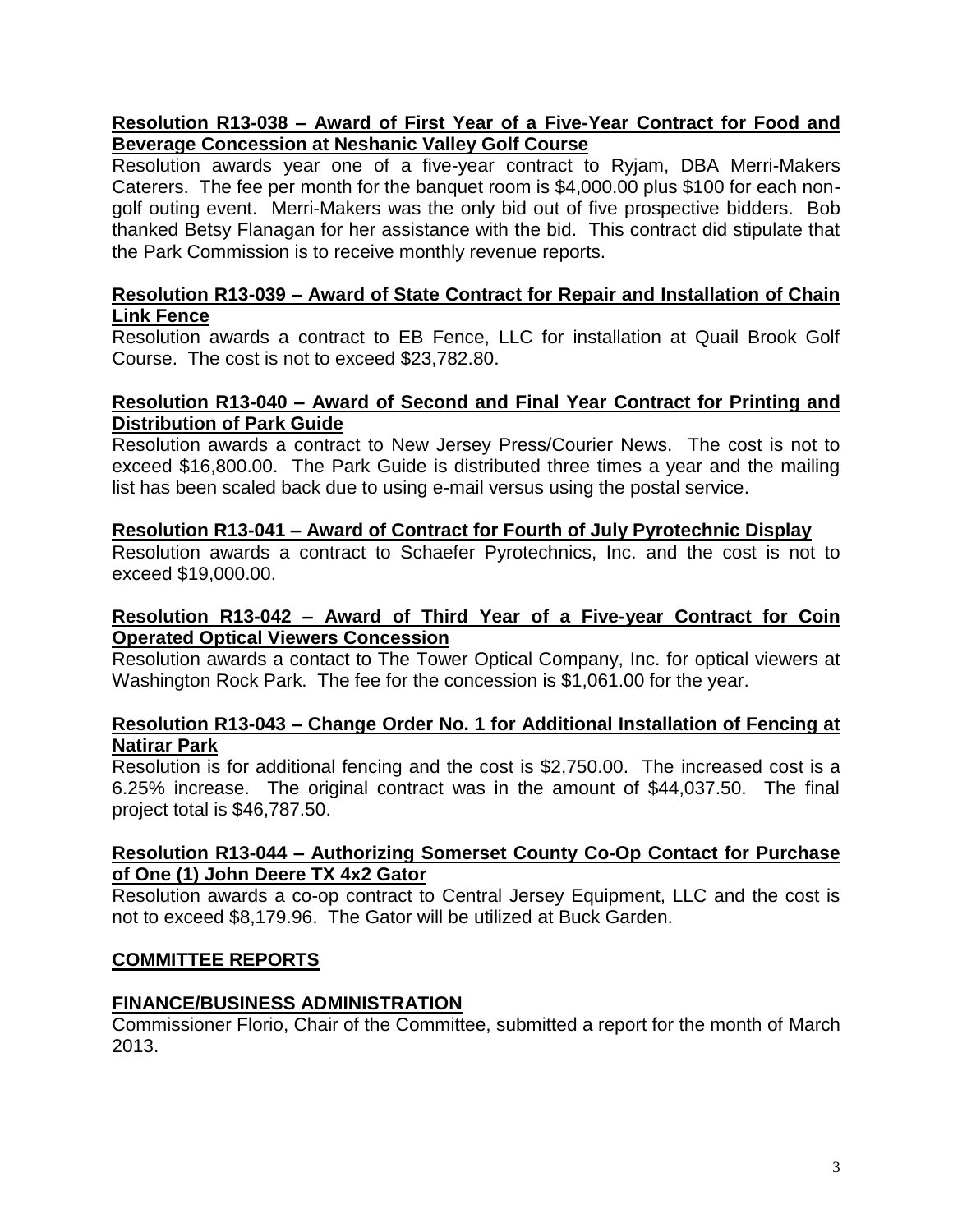Commissioner Florio reported that the budget has been adopted and the raises were reflected in the April 15 paychecks. Expenditures are on budget.

Bob reported that every golf course is booked for this weekend. The weather has been much cooler than usual and most weekend weather has not been conducive to playing. The revenue is less than the five year average. Ray reported that the budget is monitored frequently.

Commissioner Ludwig asked if Bob has gotten any reports from other public golf courses as a comparison of revenue. Ray stressed again that the Park Commission needs to diversify revenue options. President Fuerst asked if a committee should be formed to do an analysis and what types of facilities are going to work for additional revenue. Ray responded that the Capital Facilities Committee can do that. The last Capital Facilities Master Plan was done in 2005 and it recommended several options for addressing the long-term needs of county residents. A feasibility study for any one specific project, however, was recommended.. Steve asked that a new special committee be formed and Commissioner Crosby and President Fuerst volunteered. Commissioner Paladino is also on the Capital Facilities Committee and it was suggested that he chair the committee. Commissioner Florio reported that the indoor multi-purpose community center / sports arenas have grown tremendously in popularity. Steve agreed to speak further with Commissioner Paladino about this assignment.

#### **HUMAN RESOURCES**

A report for the month of March 2013 was submitted.

Donna Umgelter, Manager Human Resources reported that a union meeting was held this week and that staff is in the process of creating a Memorandum of Agreement. They are hoping to come back to the Commission next month for approval of a new contract with very minor changes, mostly in language. Donna will e-mail the changes to the Commissioners prior to the May meeting for review. Donna also stated the employment vacancies are listed in the Human Resources report; most seasonal positions have been filled with the exception of several greens workers and TR camp positions. In addition, she has been visiting various park and golf facilities to address any Human Resources concerns.

#### **LEISURE SERVICES**

Commissioner Ludwig, Chair of the Committee, submitted a report for the month of March 2013.

Cindie Sullivan, Deputy Director Leisure Services distributed a copy of the annual report to each Commissioner.

Dina Trunzo, Manager Therapeutic Recreation reported that she has received a \$1,000.00 donation from parents whose daughter participates in the children's programs. The employer of one of her parents made the donation on behalf of the Langenfeld family; however the employer wishes to remain anonymous. She also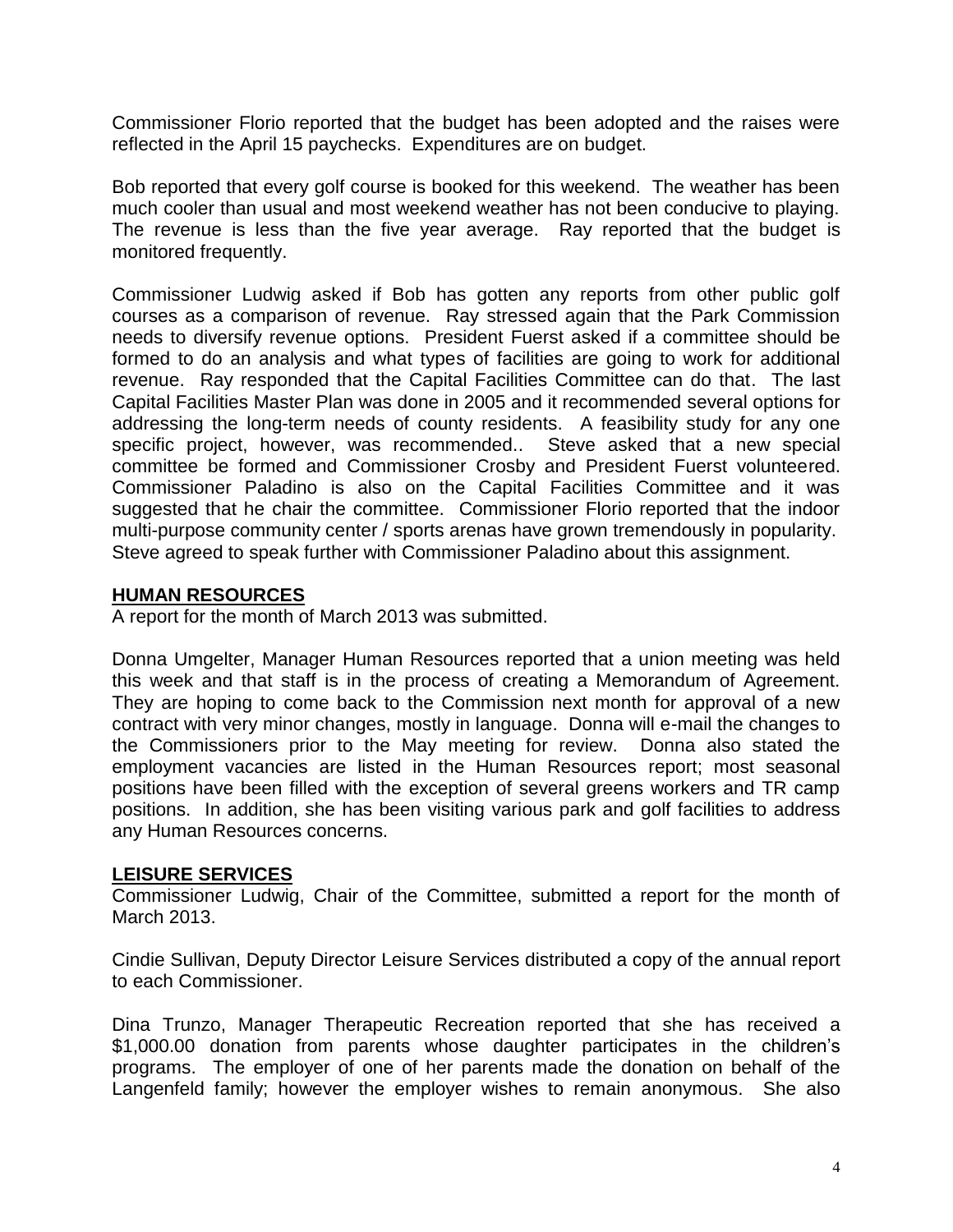received a \$1,000.00 grant from the Garden Club of Somerset Hills for the horticulture program that is done in conjunction with Richard Hall Community Mental Health Center and will be asking the Park Foundation for a matching grant. Dina has been conducting disability awareness and inclusion training for the Stable employees, specifically the instructors, to meet ADA requirements. Employees have been very receptive.

Cathy Schrein, Manager, Environmental Science thanked all who attended the solar panel ribbon cutting on March 28. A panel discussion on The Challenges of Climate Change will be presented in partnership with Montclair State University and the Great Swamp Watershed Association on May 13.

Marge Margentino, Manager Stable reported that the Private Hunter Pace held last weekend had 130 private horses. During Easter weekend Marge and instructor Kay Birkholt attended a three day workshop to teach driving to those with special needs. A friend of Marge's donated a Connemara gelding and harness which is worth approximately \$5,000.00, so now the Stable has two horses that can drive. Family Fun Day is scheduled for May 5 and will celebrate the 45<sup>th</sup> anniversary of Lord Stirling Stable and Marge encouraged everyone to attend. The County was given a citation for the animal emergency response during Super Storm Sandy and the Park Commission was recognized for delivering water to facilities affected by the storm. An employee at the Stable, who worked part time and also donated 903 hours assisting employees, will be moving back to Boston. Several of the Commissioners met Dan Sullivan at last years' Volunteer Evening of Recognition.

Karren Newman, Manager Recreation reported that the tennis centers are open. The pool upgrades are in progress and on schedule, the dock replacement project at Colonial Park is slated to be completed by May 11 and Spring Yoga began on April 17.

# **GOLF MANAGEMENT**

Commissioner Paluck, Chair of the Committee, submitted a report for the month of March 2013.

Darrell Marcinek, Director Golf Maintenance reported that the aeration of the golf courses is completed.

Bob Ransone, Deputy Director Golf Management reported he received a letter from Mark Hill of the USGA informing him that Neshanic Valley will be considered by the Future Sites Committee next week to host another USGA event. The Learning Center held two demo days, the first of which was conducted inside. Both events drew good crowds and sales of clubs from them were good. Callaway Golf's Fitting Center in the Philadelphia area closed and they gave us permission to advertise the fitting center and Neshanic Valley in Philadelphia. Beginning next week radio ads for Neshanic Valley and the Fitting Center will begin running on Philadelphia's major sports talk radio show on FM 94.1. Former Philadelphia Phillies pitcher Mitch Williams recorded the message for the Commission. Next week a full page ad will run in the NJ State Golf Association magazine advertising the same special as the radio. We have increased our stay and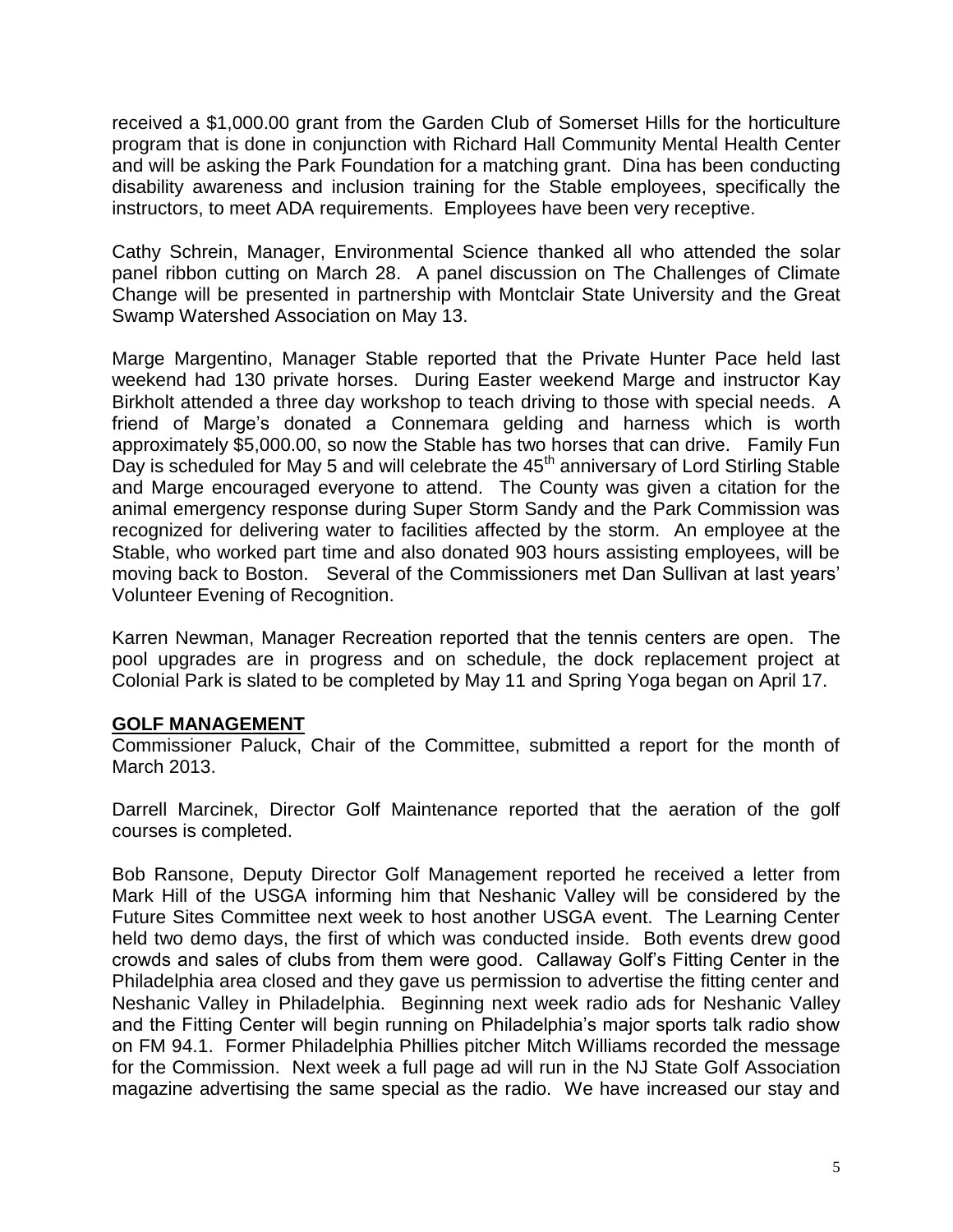play hotel affiliates from two to four and we will be speaking with the leadership of the Festival of Balloons to try and offer a package the weekend of their event. The Neshanic Valley Learning Center will be a local qualifying site for the newly announced Drive, Pitch, and Putt competition sponsored by the Master Golf Tournament, USGA, and PGA. President Fuerst commended Bob on his work.

### **INFORMATION MANAGEMENT**

Commissioner Hansen, Chair of the Committee, submitted a report for the month of March 2013.

Alex Mathew, Manager, Information Management reported that the Gas Boy project at Natirar is completed. Work is also completed on configuring the Disaster Recovery/Backup system and it backups all data every hour. Alex has been meeting with employees at different facilities to get feedback on technical problems.

Dan Livak commended Alex for his hard work.

### **VISITOR SERVICES**

Commission Crosby, Chair of the Committee, submitted a report for the month of March 2013.

Dave Dendler, Manager, Park Rangers reported that the new Park Ranger supervisor has been training. She has ten years in Parks and Recreation experience. This weekend Adopt-A-Boulder competition will be held. Dave explained to the Commissioners that Saturday is trails day when volunteers and the competitors help clear trails. Sunday is the climbing event which includes climbers from New York, Maryland, and Connecticut. Dave will be attending a film festival Friday evening which highlights outdoor sports. It is a two day event held in Princeton and part of the proceeds will go to the Park Commission.

### **PROPERTY MANAGEMENT**

Commissioner Crosby, Chair of the Committee, submitted a report for the month of March 2013.

Don Korbobo, Property Management Coordinator reported that Thursday, April 25 sealed bids will be opened for four hunting rights, two of which are new parcels on the Carrier property with minimum bids of \$4,000.00 and \$3,000.00. There are interested parties for these parcels, and with the \$3,501.00 annual fee for the farming rights, the Park Commission is guaranteed at least \$10,501.00 in annual fees from this new parcel. Don continues to work on inquiries regarding downed trees from Super Storm Sandy.

### **PLANNING AND LAND ACQUISITION**

Commissioner Haines, Chair of the Committee, submitted a report for the month of March 2013.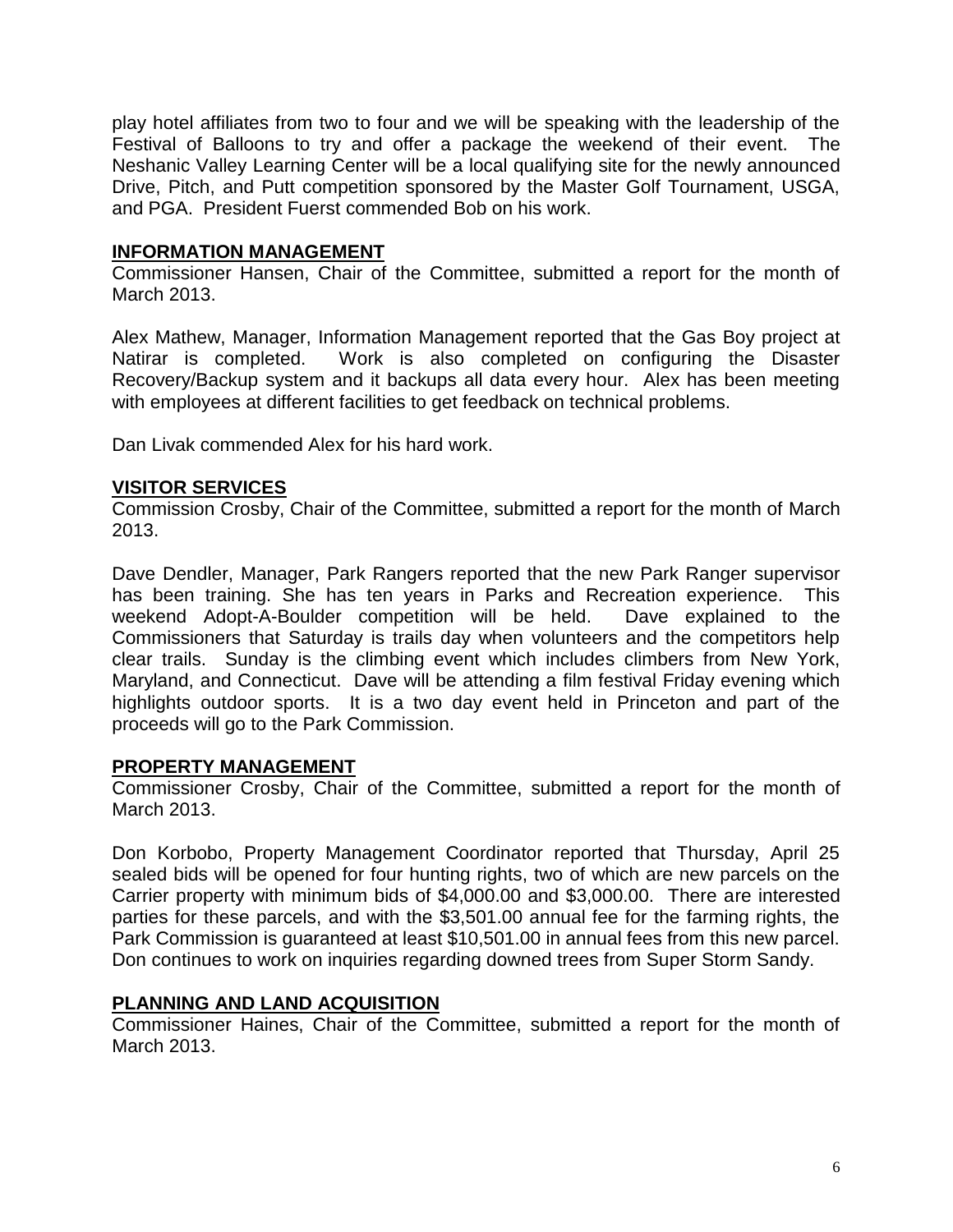Tom Boccino, Parks Section Principal Planner, Land Acquisition reported that negotiating acquisitions of properties continues. Tom continues to work with Adam Slutsky on projects. Tom attended a Freeholders' meeting with Ray Brown where the Commission was acknowledged for the new Morgan Pellowski Playground at Colonial Park.

Ray reported that he has been in discussion with Warren Township officials regarding the development of the northern portion of the County. The Township is looking to partner with the County to help develop trails and picnic groves at the complex. There will be another meeting held next week and Tom has been revising the Commission's original Concept Plan. The Recreation Maintenance Department has been relocated to Warren to have a full time on-site presence. Ray hopes to present a plan to the Commissioners at the May Park Commission meeting.

# **CAPITAL FACILIITES – CONSTRUCTION and ENGINEERING**

A report was submitted for the month of March 2013.

Adam Slutsky, Principal Engineer, reported that currently there are approximately seven projects actively being worked on.

## **PARK MAINTENANCE & HORTICULTURE**

Commissioner Consiglio, Chair of the Committee, submitted a report for the month of March 2013.

Pierce Frauenheim, Deputy Director Maintenance reported that Skillman Park work continues. Old concrete slabs and piping in the Park continues to be removed. The last field at the Howe Complex has been seeded and the walkways are finished. The pond dredging at Colonial Park continues and is to be completed by the end of May. The hockey rink at North Branch Greenway has some cracks that will be bonded once the weather warms up. The new Raritan River Greenway trail in Somerville has been well received and a new parking lot has been paved off South Bridge Street. Jim Avens is preparing for the Buck Garden Plant Sale next weekend. Headquarters parking lot paving project has been completed.

Ray thanked Pierce for taking Freeholder Walsh on a tour of the Park Commission facilities. She was very impressed with the facilities and looks forward to a follow up tour in the near future. Pierce noted that he will be arranging another tour and will let the Commissioners know the date.

### **AUDIT COMMITTEE**

No report this month.

# **FREEHOLDER'S REPORT**

No report this month.